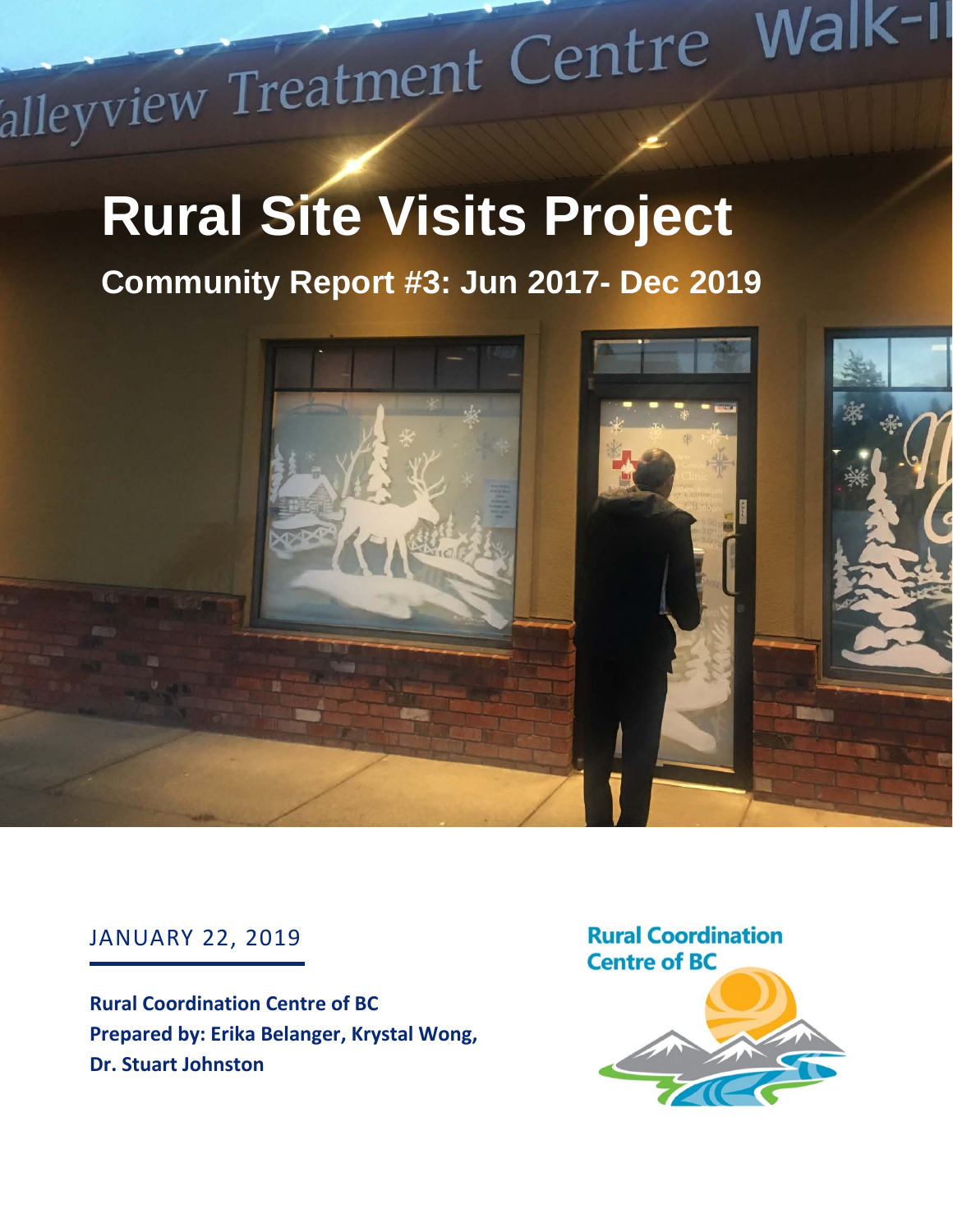#### Overview

In 2017, the Joint Standing Committee on Rural Issues (JSC) tasked the Rural Coordination Centre of BC (RCCbc) with visiting every Rural Subsidiary Agreement (RSA) community between 2017 and 2020. These visits will connect with rural practitioners and communities to hear about the context of rural practice and health care delivery (what innovations exist, what works well, what the biggest challenges are) and feed this information back to the JSC, to better support feedback loops between rural practitioners and the programs that support them.

Site Visits will engage Health Partners (Health Professionals, Health Administration, Policy Makers, Community, and Academic Institutions) within each community. From these community meetings, information is collected, anonymized and analyzed into themes to identify the major themes affecting health care delivering in rural communities in BC. As a commitment to the communities, the RCCbc will provide a bi-annual Community Feedback Report to provide updates on the project progress and share the learnings from innovative solutions found throughout the visits. This is the third Community Feedback Report to date, to view previous reports please visit our [website.](https://rccbc.ca/rccbc-initiatives/rural-health-services-support-initiativesnetworks/rural-site-visits-project/documentation/)



\*This infographic provides an up-to-date reporting of number of communities visited. However, information provided for this report includes communities visited until December 31, 2019.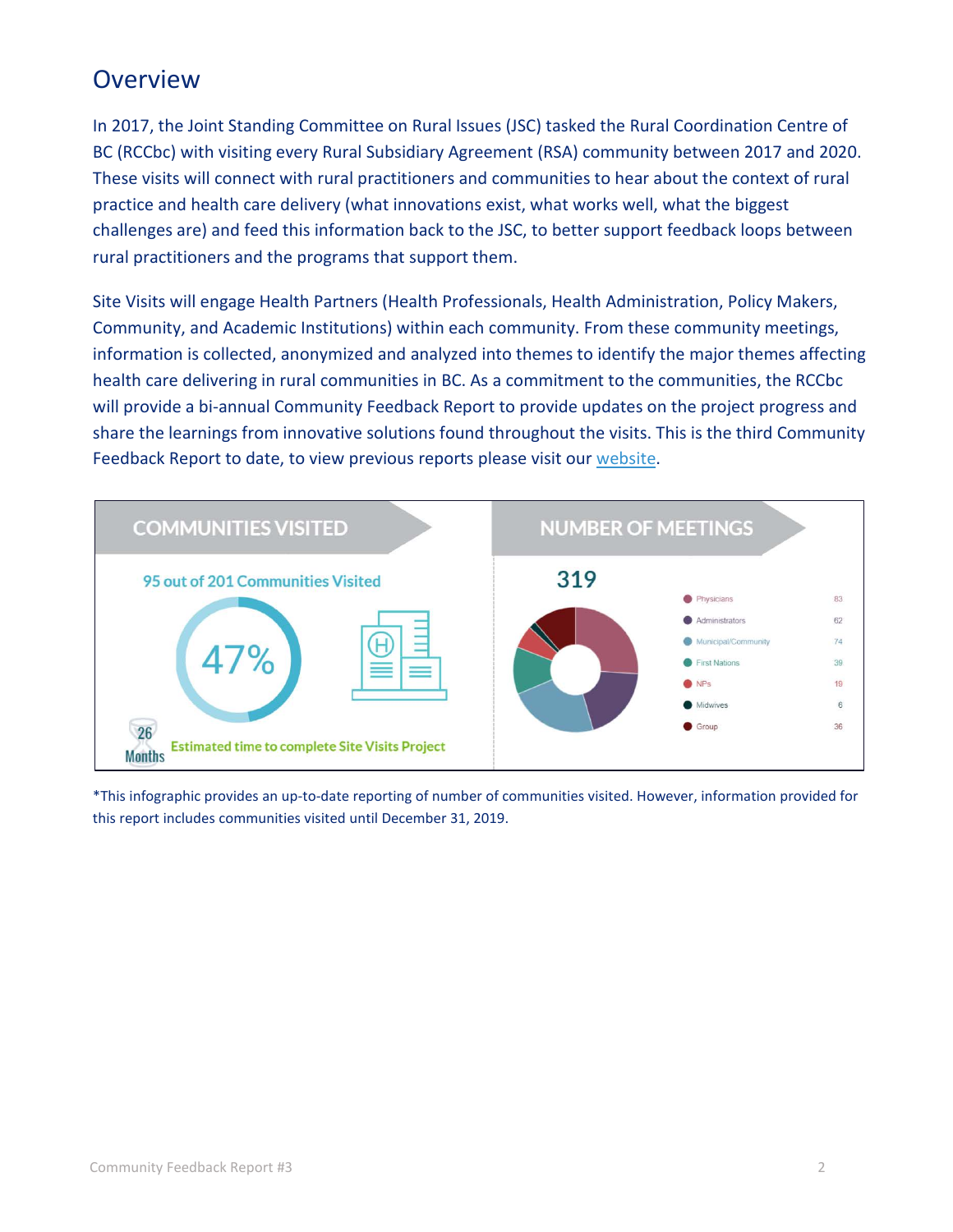#### Emerging Themes

A qualitative software analysis program called NVivo is used to identify and highlight emerging themes from community meeting notes. Through this process, approximately 95 communities from June 2017 until December 2019 have agreed to have their responses included.

#### **Top 10 Categories**

- Support (Workplace Support, Collaboration and Connection, Community Support)
- Transportation (Local, Emergency, PTN, Weather, Alberta Proximity, Distance)
- Population (Recruitment, Retention, Growth, Decline, Relocation, Tourism)
- Successful Initiatives
- Rural Scope of Practice and Workload
- Health Authorities
- Finance (Funding, Pay, Billing)
- Services In Need and At Risk
- Patient Capacity and Attachment
- Proposed and Potential Solutions

In November 2019, the Site Visits project presented the following themes to the JSC and this report provides a high-level summary of these focus areas:

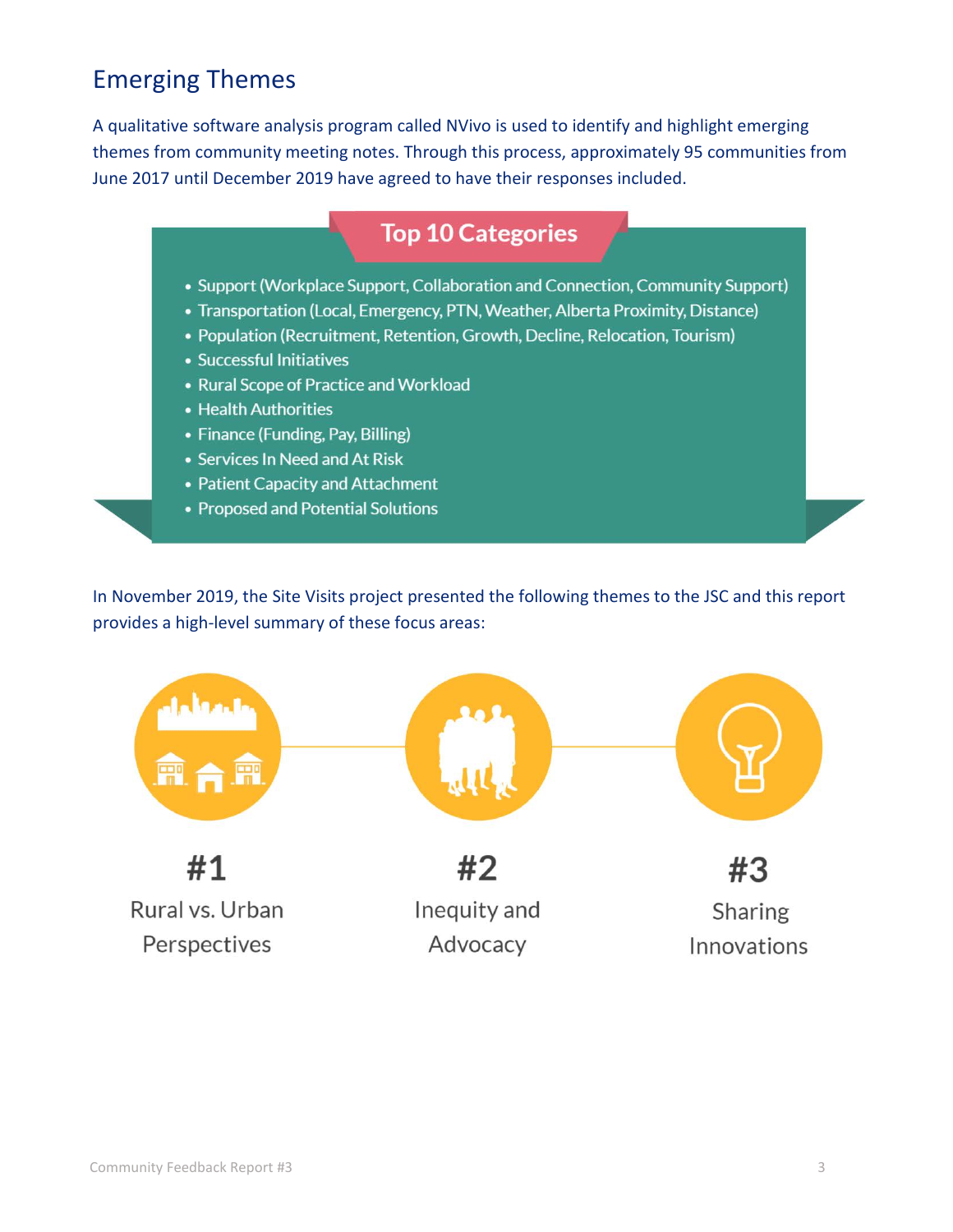#### **#1: New Graduates and Residents**

**Rural community members experience differences from urban or large-scale environments with regards to:** 



#### **Resource Delivery**

Physicians, First Nations, Health Administrators, and Municipality members express how they tend to feel "lesser-than" and "the last-man" to receive resources compared to their urban counterparts.

*"It's just the norm. You know, you make do with less rurally and I just don't think that should necessarily be the case."*

*"Sustainability of rural health care. Rural is always forgotten. [We] have to fight for everything and are often provided used equipment rather than new. There is a feeling that the bigger sites just want rural to go away."*

#### Funding was also highlighted as an area of concern when compared to urban funding opportunities.

*"Feel like [Region X] is so underfunded, pretty sick of it. It's like you are living in a third world country compared with bigger urban centers that have everything and we're here constantly trying to come up with work arounds because we don't have services."*

*"Feel that the resources are being really focused in the urban centers – the money is really focused on pilot projects in the urban centers...By the time they are done with their pilot projects, they have moved on to the next one before rural communities see a penny."*

*"Don't think the money is equitably shared...to rural communities...You have to really fight for your resources."*

#### The wish for "more rural representation" was also expressed and shared by physicians.

*"It's really good when people that represent [Rural region X] are here and see where we work and [put a] name to the face and struggles and strengths – it's important not to feel forgotten."*

#### **Decision Making: 'One model fits all approach'**

It was further noted by community members that when top-down decisions and/or approaches are implemented, they are viewed as urban-centric and "not effective" in a rural environment.

*"A lot of the protocols are alright in, you know, at [Urban centre Y] Hospital or it's [Urban centre Z] Hospital, you know, they're coming out of those big urban centres and they're just not applicable to a small, rural setting."*

*"The challenge is the large staffing program works best for large centers and not us."*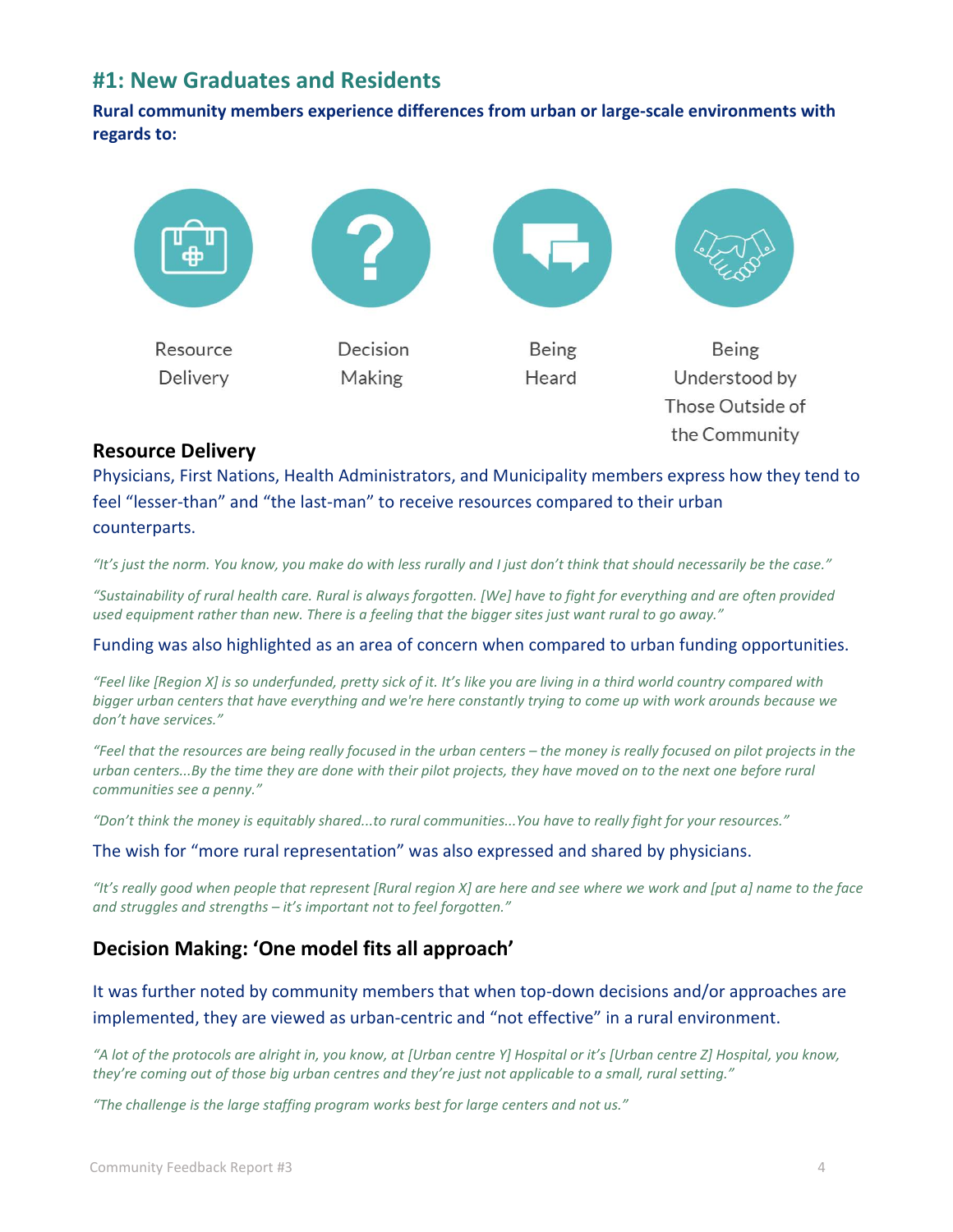*"When they had the hospital boards, communities were able to recruit successfully by themselves. But the problem is that the Health Authority is biased and doesn't really sell the smaller communities well and will redirect potential new recruits into other centers based on their own priorities and there is no community voice involved in recruitment anymore."*

#### **Being Heard**

#### Physicians, health administrators, First Nations, and Municipality members share how they feel that they are not being heard compared to their urban counterparts in the province.

*"That has some pretty serious implications planning-wise, and often we're not heard. In [Urban centre Y], 'Where's [Rural community x]? Oh, they're only a population of 1,800 people.' And we're ignored. We're serving about 20,000 people – 16 to 20,000, it depends on the season of the year."*

*"It's having a voice in the bigger program to say 'don't forget about us.'"*

#### However, some also shared that they were encouraged to learn about the Rural Site Visits program and that they felt that they had a place for their voice to be heard.

*"Encouraged that there is actually some rural focus. Our voice can be drowned out by those from [Urban centre Y], encouraged by you being here."*

#### **Being Aware/Understood**

Many community members expressed how they feel misunderstood by their urban counterparts in the province and that there is a significant lack of awareness and understanding of rural communities with regards to challenges surrounding service delivery, patient care, and isolation.

*"It's being run out of [Urban community Y], [Urban community Z]. They don't really understand what a small community is. They don't know what [Rural community X] is, they don't know what [Rural community Y] is until they come up and visit*  and they get a couple people to say a few things but don't understand what a small community is. They see the big cities, *they deal with the big cities, but when it comes to small communities, they lose. They're at a loss."*

*"It's frustrating because they don't understand. When I first became mayor, my frustration is that we were having problems with our docs. They sent a guy up here who was less interested in even coming –he was from [Health Authority X] – less interested in even coming and dealing with the issue. And he made a comment right in our meetings, he goes, 'I got better things to do than sit here and deal with this.' And that's what we [the community] were dealing with...I got pretty choked…If you're going to send someone up here, send someone that really cares, that really wants to make this community run because that's all that matters to me is making sure we keep our doctors because we were losing doctors really quick."*

*"Feel there is not enough recognition that GPs are doing substantial amounts of work past their own workload and not enough understanding exists on the rural issues."*

#### It is frequently perceived as though the urban centres have expectations that the rural communities will provide urban centre-level care in an environment where in reality they lack adequate resources to do so.

*"I think within the Health Authority that sometimes we can be forgotten a bit. [When] we do play, as a team, I think our community is running very well, but within the Health Authority, I feel like we do get forgotten a bit and sometimes while navigating patient care throughout our Health Authority, there can be significant challenges because on the receiving end, they're not aware of the barriers that we have to overcome to provide the best care for that patient. Even if the patient is from [Urban centre Y] and happens to travel past [Rural community X] and has a hard collar on, the barriers we have to jump through to get this patient the best care, as if he was in [Urban centre Y] in a trauma with a hard collar with a C-spine on and so I think that there's a lack of awareness in that perspective."*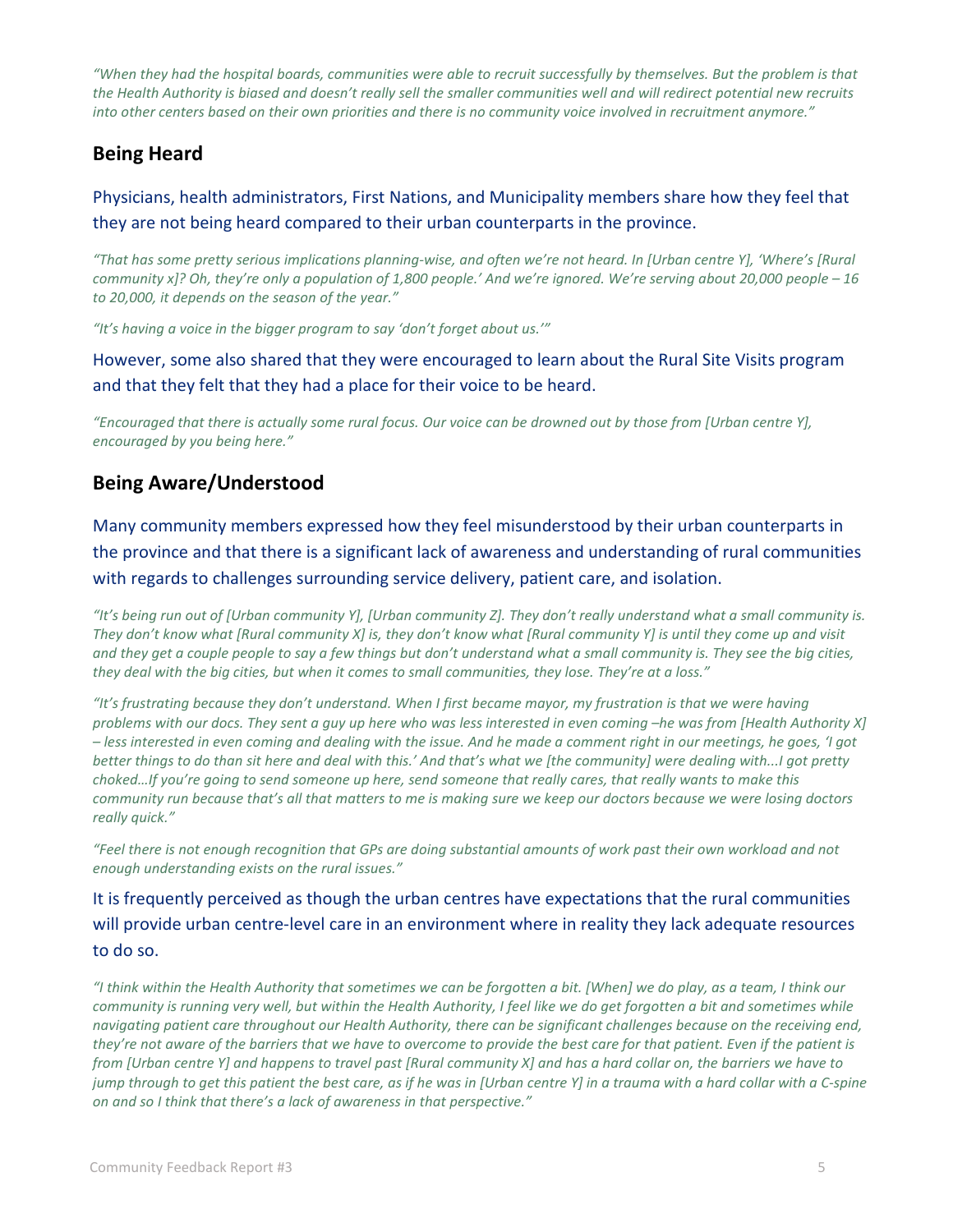#### Community members felt that a lack of knowledge and understanding continued with regards to their geographical locations and the local transportation-barriers.

*"Geographically no one understands where we are and how much time it would take to get somewhere."*

*"Need dispatch from [Urban centre Y] where they know the geography. [Urban centre Z] people don't [get it]."*

*"...you're from the big city, 'you don't understand.' And [it's true], you don't understand the issues that seniors have travelling. Especially wintertime. It's absolutely horrendous for them."*

#### **Caught in the Middle/Establishing Rural Identity**

Many rural communities that are in closer-proximity to urban centres feel they struggle to gain recognition for their rural-based challenges, and are not seen as isolated by those outside of the community.

*"Not all the rules of rural apply to us because we are too close to [Urban centre Y], and not all the rules of urban apply because we are cut off by ferry access."*

*"Being close to [Urban centre Y] can be beneficial, but has been hard to get [Health Authority X] to help more because they don't seem to think they need the facilities or services. Get left out of a lot of granting programs because of this struggle to be identified as a rural community."*

*"People don't understand how isolating it really can be here because on a map it's not that far from [Urban centre Y]."*

*"Rural community that is close enough to [Urban centre Y] that is seen as urban/rural, but after 9pm they are completely remote. Huge challenge."*



#### **Key Takeaway**

There are many unique challenges and inequities within rural communities that are not present in an urban setting. When community members advocate based on local conditions for practical solution, these unique challenges can be overcome. Through advocacy and workarounds, these measures have ultimately led to innovations and successes in a rural environment that can be cross-pollinated with other rural communities moving forward.

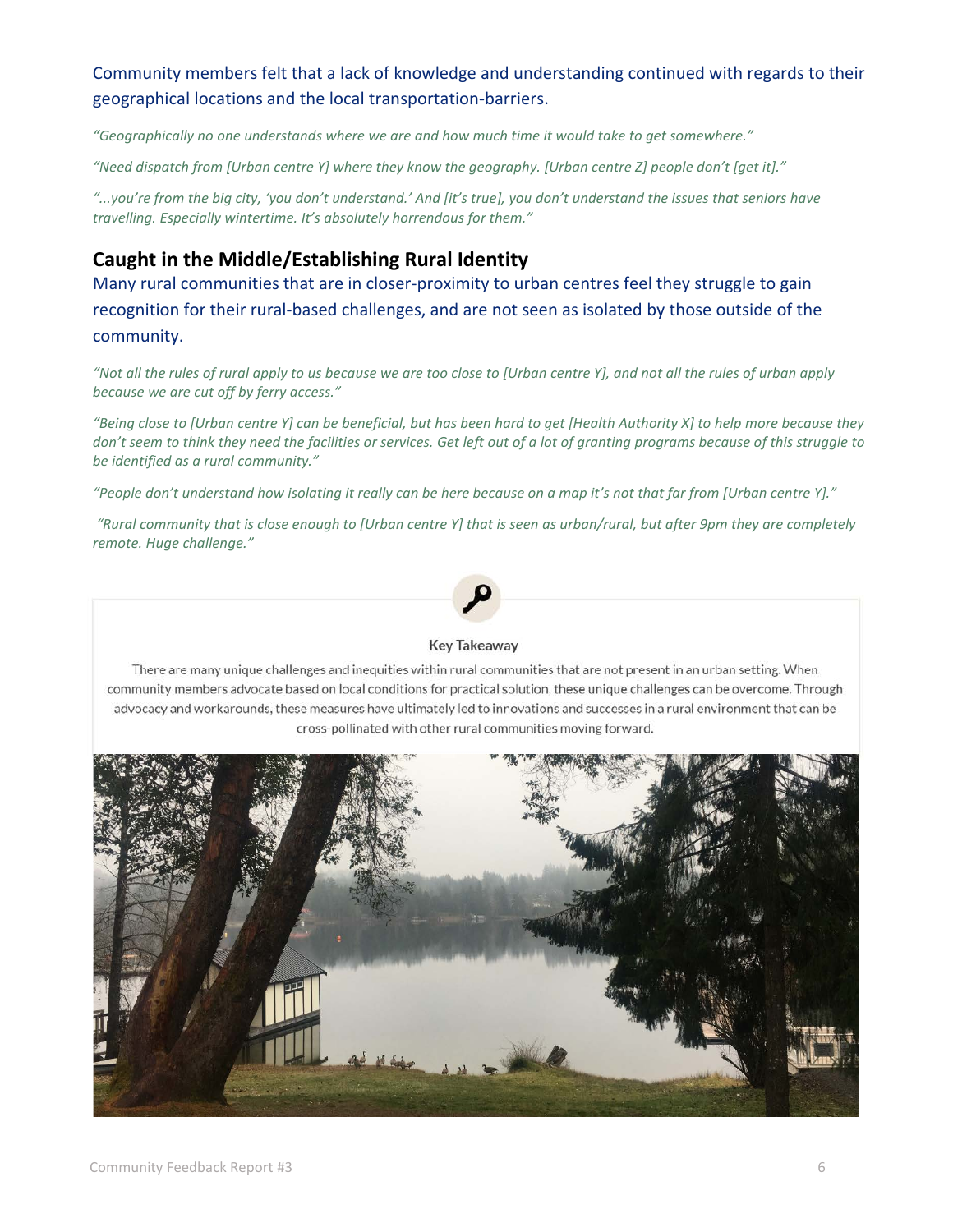#### **#2: Advocacy – Where Inequity Leads to Advocacy**

**Advocacy is important for rural because it helps to ensure that the rural voice is not only recognized, but also heard in a manner that can raise awareness of inequities and to ensure that those who are making decisions on behalf of the community are held accountable. Advocacy is also important because it can lead to innovative solutions within a community.**

#### **Indigenous Leaders**

*"I'm proud of our female population. They are loud and they are strong. The female population will be the ones to make changes, the policy makers, the voice. They make things happen. If I needed something done I would always phone a [First Nations Band X] lady and it just gets done. They are strong."*

*"From my understanding this transition to FNHA was supposed to be put out there as a benefit, we're going to have First Nations looking after First Nations health, but there's been some bumps along the way for sure. It's another example of one of those decisions made up here and how do we see it on the ground, so my job as Chief is to make sure there's some accountability that happens [and] to advocate on behalf of my community."*

*"If [Person X] were to come to me and tell me that 'this is the issue and I'm having difficulty moving it forward' it would be my job to go to those higher levels and bring forth those so we could address the issues. And have some accountability. I can understand any structure if I understand what the flow of funds look like and once I understand that then we're able to hold the right people accountable instead of going through what seems to be a bureaucracy and moving away from that into something that's going to be understandable by our community members - that if they can't receive a service for whatever reason - whether it's lack of funds or criteria - that they be given and provided an answer right away that 'this is what's going on.'"*

*"For the most part any time I have any questions around health there's always staff within our own structure that are able to go to those higher levels and advocate. That's a help I utilize all the time to get some questions."*

*"[Person X] came struggling with addiction and his past historical trauma was never put into any consideration at all. He told me 'I went to the hospital and they told me that I was fine. The doctor didn't even listen to my chest' So I (FN health director) went with back to the hospital with him and the difference he received in service was unbelievable."*

#### **Municipality Members**

*"UBCM could play an advocacy role but not solicited at this point. Unsure of what other supports that [we] could offer [but] the organization that supports [us] the most would be the [Region X] hospital district – strong in the advocacy; dealing with [Health Authority X] and the government when it comes to matters with respect to healthcare."*

*"Mayors and councilors used to work on regional boards, yet when doctors or medical people are struggling, they don't come to us, and we are their best bet because we can bang on ministry and advocate and quicker"*

*"Lobbying the provincial government on issues like living wages and affordability is a start because everything is tied together and will affect health care…Midwives and OBs and nurses could definitely sit at the table to advocate for adequate income – it is one of the social determinants of health and it's important to think of those. [For example] one person was living in a tent in [Rural community X] – kicked out by a bylaw officer and now living in downtown and his health is declining. Made a connection with one of the local [Health Authority X] admins and found out that they have a budget and support to help this man."*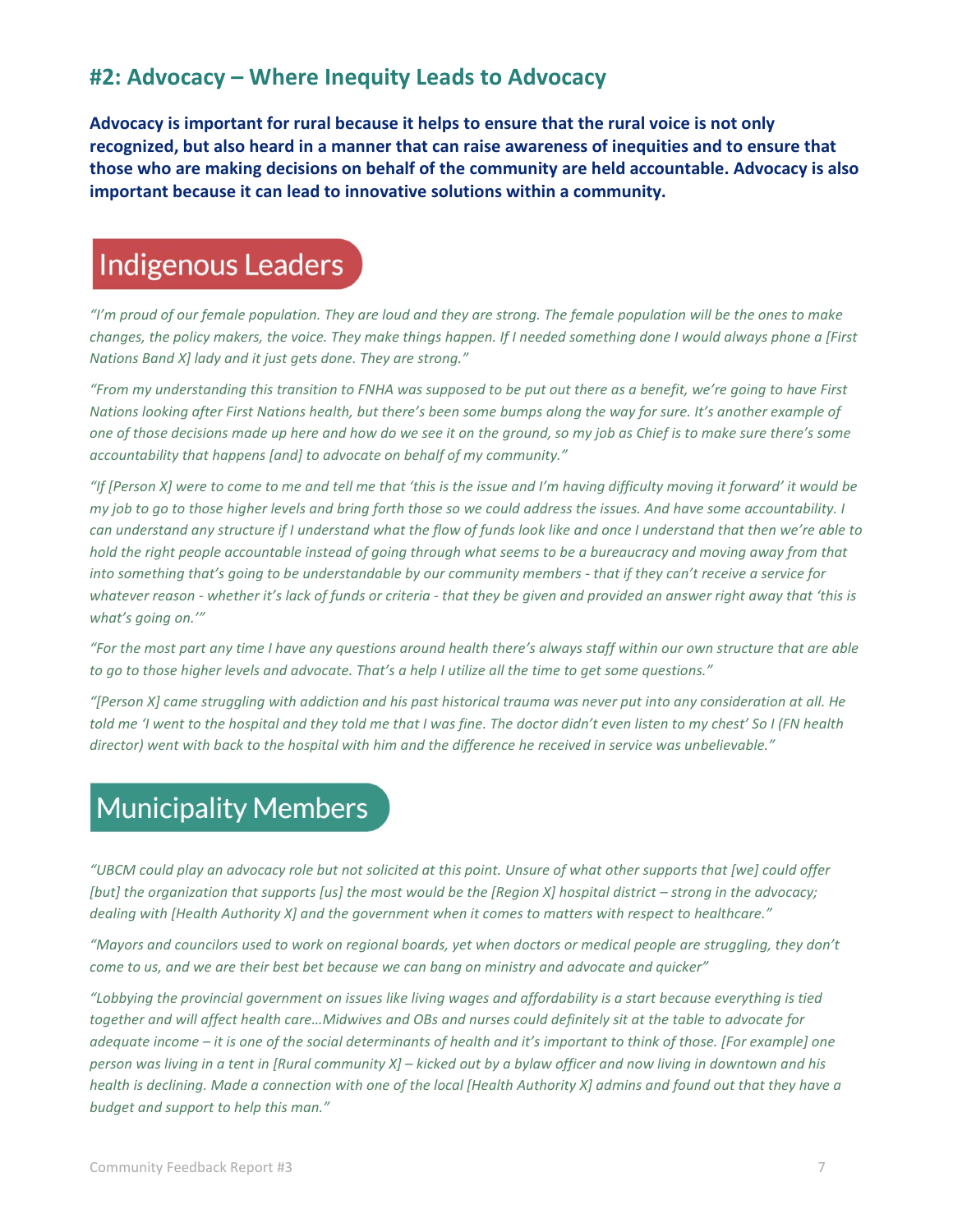#### **Physicians**

*"Never enough mental health resources, but they are very strong at that in the community...Certain doctors are advocates for it, which rubs off on other doctors."*

*"Still is an issue – [we] have to do advocacy work behind the scenes to retain the services [we] do have here. It was one of those situations where someone in [Urban center X] consulted with someone in [Urban center Y] without consulting with anyone on the front line [here] and shipping the idea out."*

*"[We've] had several younger people who get some experience but leave in tears [and] never pipe up advocating for change in the model. [As a result] one of the physicians has a specific interest in children and youth and has gone to meet with the school district to discuss how they can work across silos to make sure that children are getting the best care they can provide here despite lack of services."*

*"it's been a way to give back to the community - this person was chief of med staff for awhile - and then he grabbed a seat and applied to MAC and acts as an advocate where they can voice their community health concerns. He's also a member of [Organization X] where he has been able to voice some of the communities concerns. He is really trying to get [Rural community X] on the map and properly represented at the table. He thinks they are starting to slowly see some things get siphoned back to them."*

*"Will be getting a CT scan, this has been a long time coming…[Health Authority X] are taking credit for it but there has been a lot of pushing from the doctors…Pretty motivated community with regards to fundraising. Both community and physicians are very vocal about advocating."*

*"We have a frost bite drug, one of the two places in North America that have 'Iloprost', us and Yellowknife that have it. Federally regulated…our former chief of staff had an incident where his patient has been in the back country for several days and lost all his toes, so he advocated to get it, [and] we had a patient the next week who benefited from it."*

#### **Health Administrators**

*"[Person X] sits at a few different tables that [Health Authority X] does not sit at and also helps with advocacy for her community."*

*"That's my job. It's my job to advocate for [Rural Region X] and it is my job to make sure I am entitled to put the resources where I see fit. So for years we did not have full-time nurses in [Rural Region X] and I changed that because it's my job."*

*"To be repeatedly told there is no money for increased staffing levels is frustrating. [We] are underfunded for staff and are working with the existing staff to try and build some momentum and advocacy to fix this…[I] see potentials in things, and [I'm] not afraid of trying to make potential work."*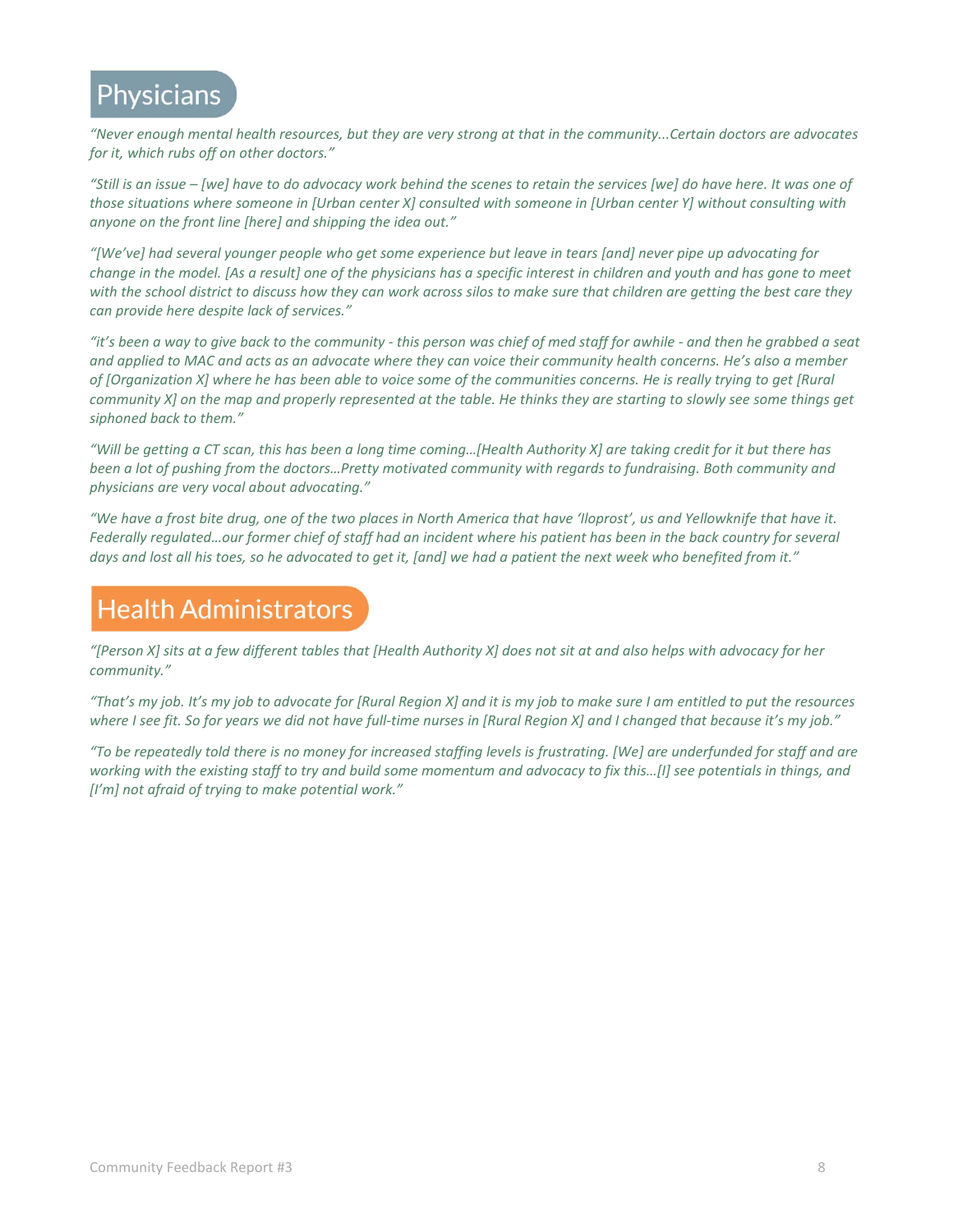#### **#3: Sharing Innovations**



#### **Funding and Resources**

- "So we have community paramedic contracts in [Community X] and [Community Y]. The [Community Y] position hasn't been filled for quite some time, again retention and no recruitment. But they've made a tremendous difference in our ability to see more people and provide more client-centered care in their homes. It's a really great thing and I know they're expanding their services which makes it even better and they're using more and more technology to meet especially rural and remote. It was great and it's a great partnership with [Health Authority X]. My administrator was really essential in creating this partnership for us…into a really great pull that they have come to the table. We also have contracts with them in [Community X] to support assisted living."
- "I think [others can learn from] some of the outreach stuff that we've done into community. Part of [Peron X's] position is actually a community resourcing position so eight years ago we had really high chronic disease rates, so we looked at how do we reach 8,000 people and get blood pressure under control. So we started doing outreach. Initially it was every month we'd have a community event, now it's about four times a year and we'll put on something to draw the community in. We have the seniors' fair, recently had a heart health day...And then you'd get about 100 people in, so reaching out into the community and becoming part of them, and working together with [Organization X] and the alternate schools, the youth centre; just taking our services, rather than keeping them in the ivory tower, and bringing them out to where the people are. That's really important in a small community…When we talk about youth, we had the highest rate of gonorrhea and chlamydia in the community too when we had the high pregnancy rate. Now we don't even make the list anymore. So that was a huge success. [We changed that by] Going into schools. Educating. Spending time, sitting down with the youth, talking to them, not scaring them."



#### **Innovative Programs**

- "[First Nations X] has a longhouse program and [Health Authority X] puts probably 160 to 180 people in there twice a year to learn about culture and have a meal with the population, and learn their teachings...[This is offered] throughout [Health Authority Region X] so for the whole Health Authority you can sign up and go. So we go there and they teach us. There's a general cultural sensitivity but they've also put on a program for dealing with end-of-life issues so that you learn the traditions so you don't mess it up when you're in the hospital. I don't know if you ever have gone to those things but – [they are] phenomenal...we can actually go into community and [Health Authority X] pays and [there is] a big salmon feast and you get taught...[it lasts] a full day...And out of that have come other things. Like, recently we had our CEO and a couple of the senior physicians and a couple of us more junior people [were] blanketed by [First Nation's Y]. It's been really neat and the outreach over the years I've worked in this community - I've [been] blanketed twice now by [First Nation's Y] and two other communities and it's just because of the relationships you build and – that they develop trust and respect [for you]."
- "The other thing that has worked well is programs for children from the public health point of view, in partnership with different agencies...The [Organization X program] has been very active. We did a big push on depression – post-partum depression – and our numbers went down significantly...[Organization X] is a drop-in centre for children and parents…It's open five days a week and there's a lot of mentoring and stuff with parents, generally young kids. There's programming through Health Canada, there's a perinatal nutrition program. They put on a program for kids, conception to six months old, so it's a sponsored program. They have that one day a week and then they have drop-in programs and stuff."